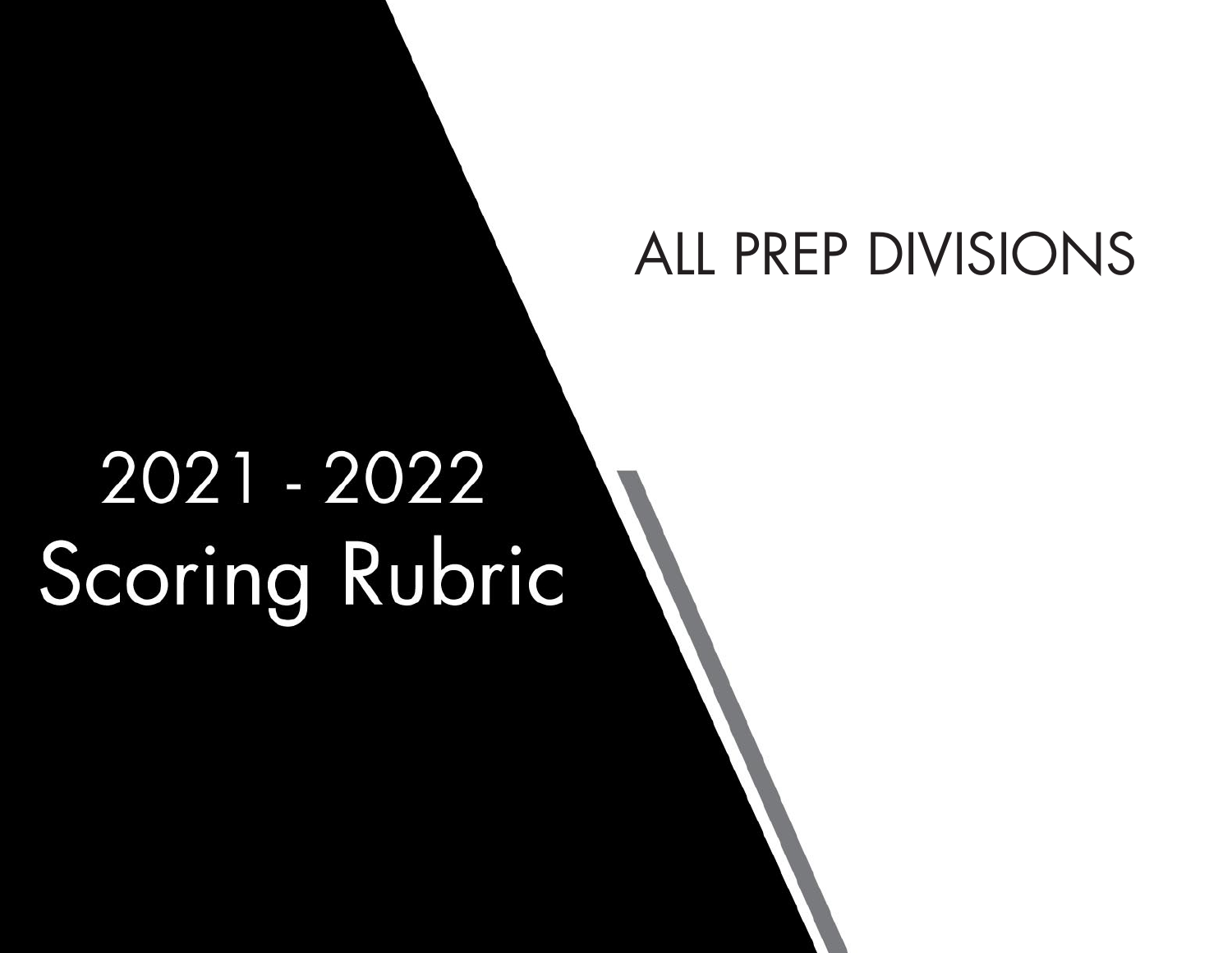### **2021 - 2022 ALL STAR PREP SCORING SYSTEM - BUILDING**

| <b>STUNT DIFFICULTY</b><br>STUNT SKILLS WILL ONLY RECEIVE FULL CREDIT IF THEY SHOW CONTROL THROUGH THE POP<br>OR TRANSITION TO ANOTHER SKILL.                                                                                                    |            |                                                                                                           | <b>BUILDING QUANTITY</b><br><b>CHART</b> |                  |                | <b>PYRAMID DIFFICULTY</b> |                                                                                                                                                                                                                                                       |                                                                                        |  |
|--------------------------------------------------------------------------------------------------------------------------------------------------------------------------------------------------------------------------------------------------|------------|-----------------------------------------------------------------------------------------------------------|------------------------------------------|------------------|----------------|---------------------------|-------------------------------------------------------------------------------------------------------------------------------------------------------------------------------------------------------------------------------------------------------|----------------------------------------------------------------------------------------|--|
|                                                                                                                                                                                                                                                  |            | 2.0 - 2.5   BELOW   Skills performed do not meet Low range requirement                                    | # OF<br><b>ATHLETES</b>                  | NUMBER OF GROUPS |                |                           |                                                                                                                                                                                                                                                       | 2.0 - 2.5 BELOW Skills performed do not meet Low range requirement                     |  |
|                                                                                                                                                                                                                                                  | LOW        |                                                                                                           |                                          | <b>MAJORITY</b>  | <b>MOST</b>    | $2.5 - 3.0$               | LOW                                                                                                                                                                                                                                                   | 2 different level appropriate skills and 2 structures performed                        |  |
| $2.5 - 3.0$                                                                                                                                                                                                                                      |            | 4 different level appropriate skills performed by Most of the team                                        | $5 - 11$                                 | $\mathbf{1}$     | $\mathbf{1}$   |                           |                                                                                                                                                                                                                                                       | by Most of the team                                                                    |  |
| $3.0 - 3.5$                                                                                                                                                                                                                                      | <b>MID</b> | 4 different level appropriate skills performed by Most of the team, 1 of which is Elite level appropriate |                                          |                  |                | $3.0 - 3.5$               | <b>MID</b>                                                                                                                                                                                                                                            | 3 different level appropriate skills and 2 structures performed<br>by Most of the team |  |
|                                                                                                                                                                                                                                                  |            |                                                                                                           | $12 - 15$                                | $\mathbf{1}$     | $\overline{2}$ |                           |                                                                                                                                                                                                                                                       |                                                                                        |  |
| <b>DIFFICULTY DRIVERS</b><br>Degree of difficulty<br>$\bullet$<br>Percent of team participation (Maximizing stunt groups based on the number of athletes)<br>Combination of skills (level and non-level appropriate)<br>Pace of skills performed |            |                                                                                                           | $16 - 19$                                | $\overline{2}$   | 3              |                           | <b>ADDITIONAL INFORMATION</b>                                                                                                                                                                                                                         |                                                                                        |  |
|                                                                                                                                                                                                                                                  |            |                                                                                                           | $20 - 23$                                | 3                | $\overline{4}$ |                           | Skills that are not required to be synchronized may be cumulative to meet a<br>difficulty requirement.<br>Stunt Skills will only receive full credit if they show control through the pop or<br>transition to another skill.<br><b>BODY POSITIONS</b> |                                                                                        |  |
|                                                                                                                                                                                                                                                  |            |                                                                                                           | $24 - 30$                                | $\overline{4}$   | 5              |                           | • Lib and platform are not considered body positions.<br>· Body positions include: Stretch, bow and arrow, arabesque, scale, scorpion.                                                                                                                |                                                                                        |  |

3.27.20 9.1.21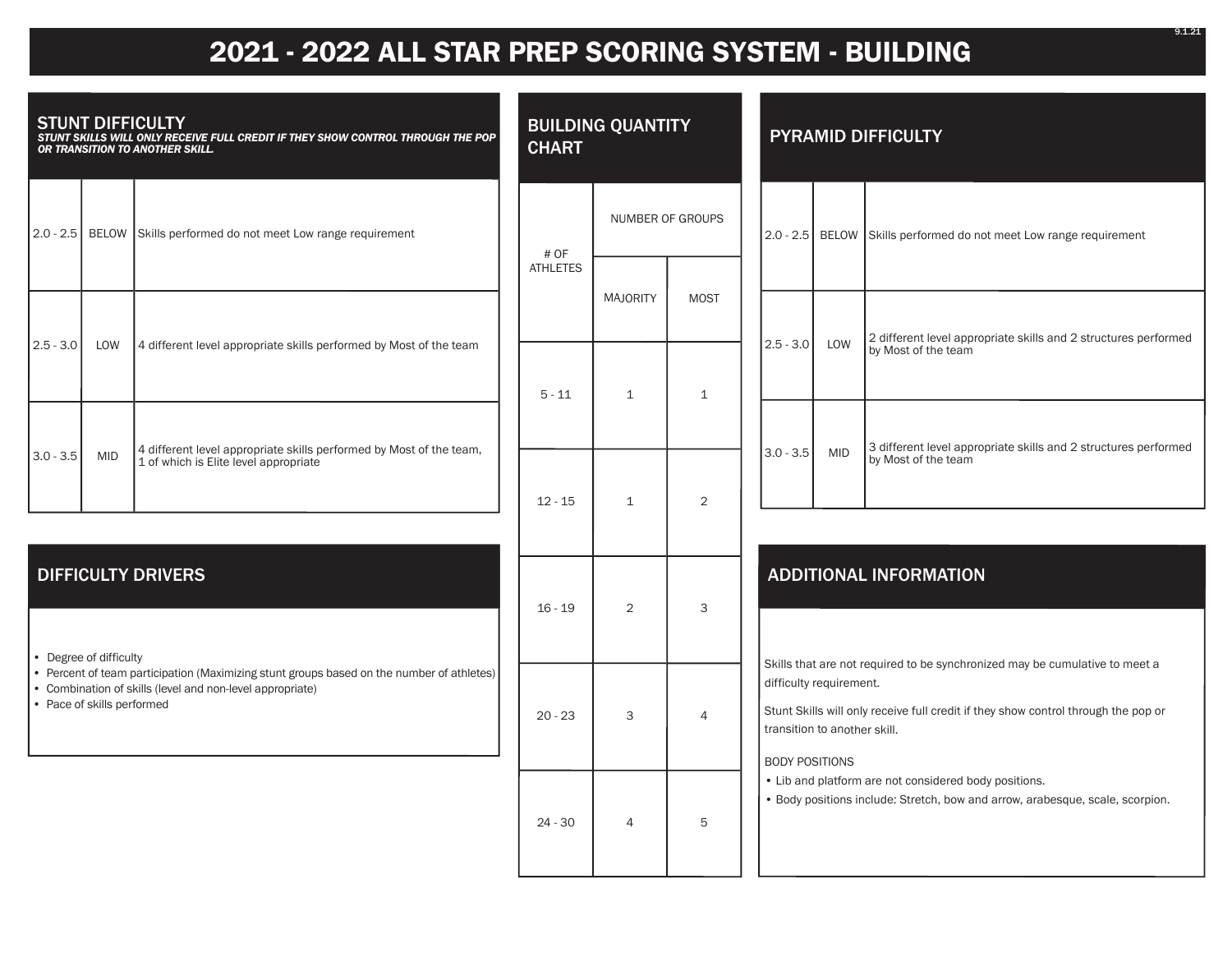### **2021 - 2022 ALL STAR PREP SCORING SYSTEM - TUMBLING** 9.1.21

| <b>JUMP DIFFICULTY</b> |                                                                               |                                                                                          | TUMBLING/JUMP<br><b>QUANTITY CHART</b> |                 |             |
|------------------------|-------------------------------------------------------------------------------|------------------------------------------------------------------------------------------|----------------------------------------|-----------------|-------------|
|                        | 0.5                                                                           | Skills performed do not meet 1.0 requirement                                             |                                        | <b>MAJORITY</b> | <b>MOST</b> |
|                        |                                                                               |                                                                                          | $5 - 7$                                | $\overline{2}$  | 4           |
|                        | 1.0<br>1.5                                                                    | Most of the team performs 1 advanced jump<br>Most of the team performs 2 advanced jumps. | $8 - 9$                                | $\overline{4}$  | 5           |
|                        |                                                                               |                                                                                          | $10 - 15$                              | 6               |             |
|                        |                                                                               |                                                                                          | $16 - 19$                              | 8               | 9           |
|                        | Must be synchronized, but does not need to be connected or include a variety. |                                                                                          | 10                                     | 13              |             |
|                        |                                                                               |                                                                                          | $26 - 30$                              | 14              | 16          |

#### UMP **IART**

#### DIFFICULTY DRIVERS

- Degree of difficulty
- Percent of team participation

• Tumbling passes must land on feet to be considered level appropriate and receive difficulty credit (i.e. jump 3/4 front flip to seat, back handsprings which lands in a prone position, etc. would not count).

• Variety - at least 2 different jumps. Performing the same jump with different

- Combination of skills
- Synchronization of passes
- Variety of passes

JUMPS

|             |     | <b>STANDING TUMBLING DIFFICULTY</b>                                                                                  | legs doesn't constitute as variety. (i.e. left/right hurdler).<br>• Jump skills must land on feet to be considered level appropriate and<br>receive difficulty credit (i.e. jumps that land on knee(s) or seat, etc. would<br>not count). |
|-------------|-----|----------------------------------------------------------------------------------------------------------------------|-------------------------------------------------------------------------------------------------------------------------------------------------------------------------------------------------------------------------------------------|
|             |     | 2.0 - 2.5   BELOW Skills performed do not meet Low range requirement                                                 | • Basic Jumps: Spread Eagle, Tuck Jump<br>• Advanced Jumps: Pike, Right/Left Hurdlers (front or side), Toe Touch                                                                                                                          |
| $2.5 - 3.0$ | LOW | Most of the team performs a level appropriate pass                                                                   |                                                                                                                                                                                                                                           |
| $3.0 - 3.5$ | MID | Majority of the team performs the same level appropriate pass which must be synchronized from initiation of the pass | <b>ADDITIONAL INFORMATION</b>                                                                                                                                                                                                             |

### RUNNING TUMBLING DIFFICULTY

|               |            | [2.0 - 2.5] BELOW Skills performed do not meet Low range requirement |  | • Jumps within a pass will not break up the pass (i.e. Toe Touch-BHS-Toe<br>Touch-BHS is 1 pass in L3).           |
|---------------|------------|----------------------------------------------------------------------|--|-------------------------------------------------------------------------------------------------------------------|
|               |            |                                                                      |  | • T-Jumps are not considered a jump and will break up a pass into two<br>separate passes.                         |
| $ 2.5 - 3.0 $ | LOW        | Less than a Majority of the team performs a level appropriate pass   |  | • L2- No skills out of a RO that are ILLEGAL in L1 will count for level<br>appropriate credit.                    |
| $3.0 - 3.5$   | <b>MID</b> | Majority of the team performs a level appropriate pass               |  | • L3- No skills out of a BHS step out 1/2 turn that are ILLEGAL in L2 will<br>count for level appropriate credit. |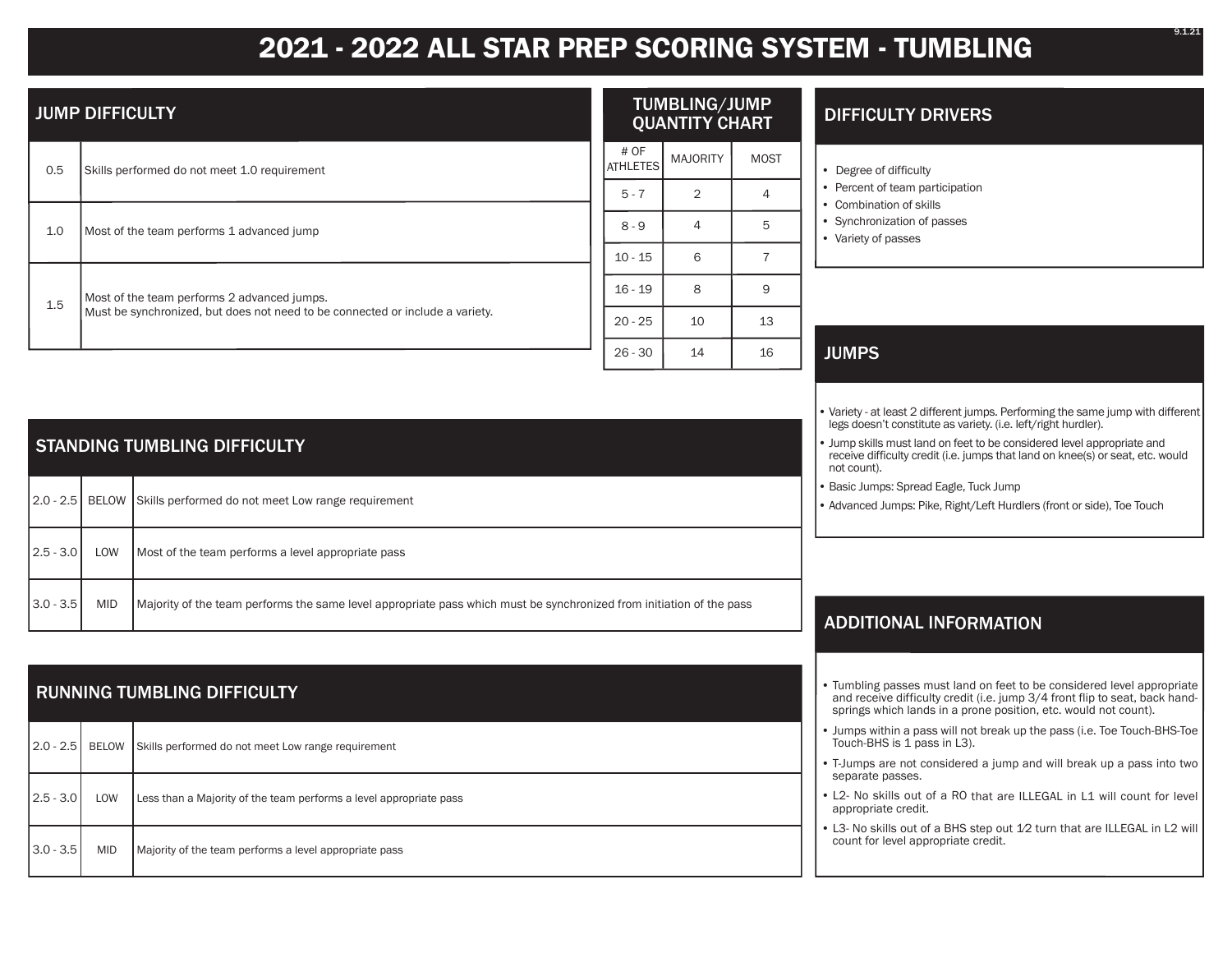### **2021 - 2022 ALL STAR PREP SCORING SYSTEM - OVERALL** 9.1.21

| <b>STUNT CREATIVITY</b> |                                                                                                                                                                              |  |  |  |  |
|-------------------------|------------------------------------------------------------------------------------------------------------------------------------------------------------------------------|--|--|--|--|
| $0.5 - 1.0$             | Stunt skills incorporate visual, unique or innovative ideas.<br>This includes level and non-level appropriate skills.<br>This may include: Entries • Transitions • Dismounts |  |  |  |  |

| <b>PYRAMID CREATIVITY</b> |                                                                                                                                                                                |  |  |  |
|---------------------------|--------------------------------------------------------------------------------------------------------------------------------------------------------------------------------|--|--|--|
| $0.5 - 1.0$               | Pyramid skills incorporate visual, unique or innovative ideas.<br>This includes level and non-level appropriate skills.<br>This may include: Entries . Transitions . Dismounts |  |  |  |

| <b>ROUTINE COMPOSITION</b> |                                                                                                                                       |  |  |  |
|----------------------------|---------------------------------------------------------------------------------------------------------------------------------------|--|--|--|
|                            | A team's ability to demonstrate the following throughout the routine:                                                                 |  |  |  |
| $1.0 - 2.0$                | Precise spacing • Formations • Transitions                                                                                            |  |  |  |
|                            | This also includes innovative, visual and intricate ideas, as well as, any additional skills performed to enhance the overall appeal. |  |  |  |

| <b>DANCE</b> |                                                            |                                                                                                                       |  |  |  |
|--------------|------------------------------------------------------------|-----------------------------------------------------------------------------------------------------------------------|--|--|--|
| $1.0 - 2.0$  | A team's ability to demonstrate a high level of energy and | DIFFICULTY:<br>  Visual elements • Variety of levels • Formation changes • Footwork • Floorwork • Partner work • Pace |  |  |  |
|              | entertainment value which may incorporate:                 | <b>EXECUTION:</b><br> Technique • Perfection • Motion Strength/Placement • Synchronization                            |  |  |  |

| <b>OVERALL IMPRESSION</b> |                                                                                                                                                                                                                                                                                                                   |  |  |  |
|---------------------------|-------------------------------------------------------------------------------------------------------------------------------------------------------------------------------------------------------------------------------------------------------------------------------------------------------------------|--|--|--|
| $1.0 - 2.0$               | The judging panel's overall impression of the entire performance encompassing all category areas and including energy, genuine enthusiasm, showmanship, and eye<br>contact. Facial expression will not be considered when scoring this category and teams that wear masks while performing will not be penalized. |  |  |  |
|                           | *Overall Impression will include and take into consideration appropriate athletic impression throughout the routine.                                                                                                                                                                                              |  |  |  |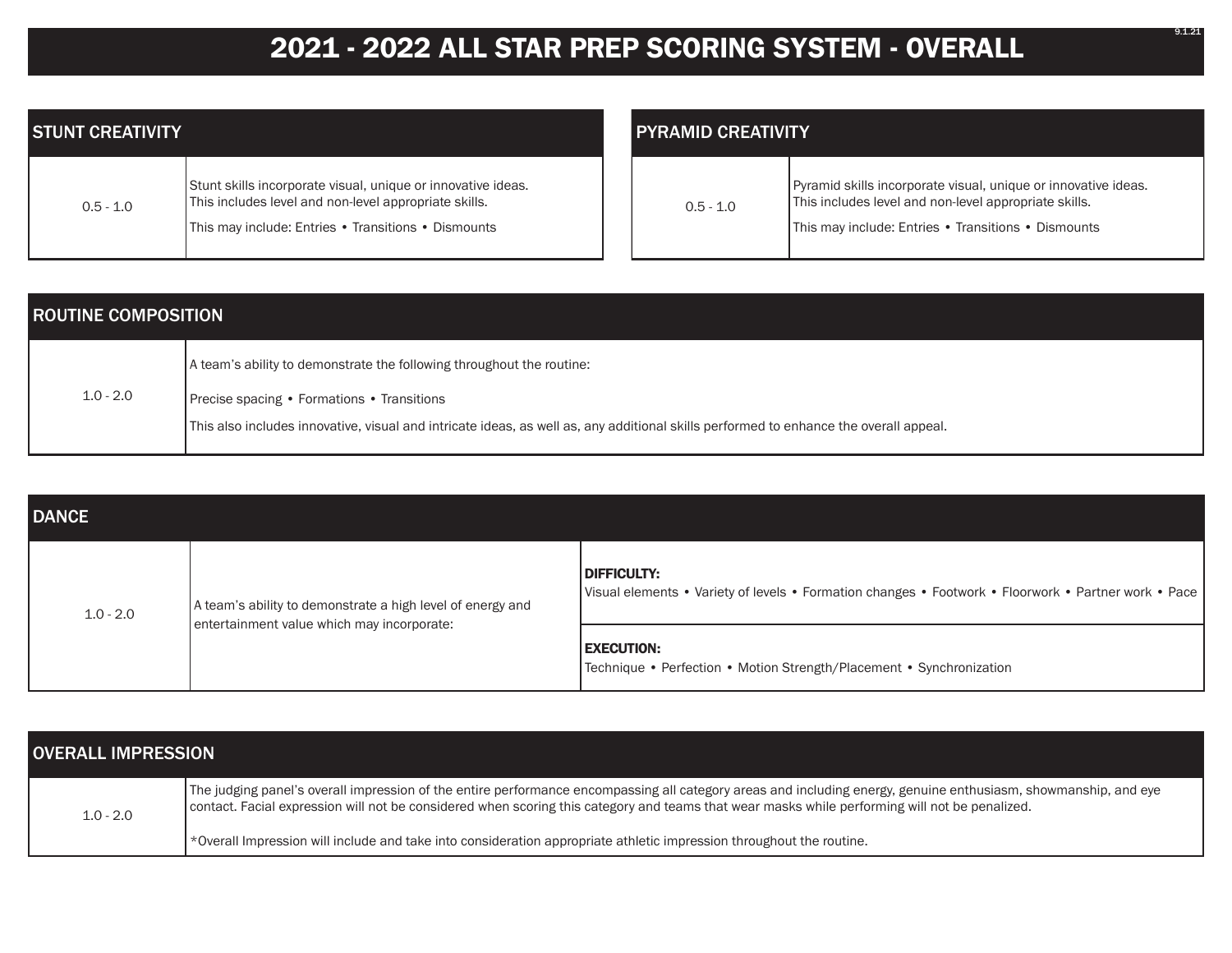### **2021 - 2022 ALL STAR PREP SCORING SYSTEM - EXECUTION** 9.1.21

#### EXECUTION - STUNT/PYRAMID & STANDING/RUNNING TUMBLING

Athletes are expected to demonstrate excellent technique when performing each skill. A team's execution will be determined by all athletes performing the skill.

- Scores will start at a 4.0 and may be reduced by .1, .2 or .3 based on the lack of technical execution of each driver
- .1 Minor technique issues by the team, not just 1 athlete in Tumbling or 1 athlete in Stunts/Pyramid
	- .2 Multiple technique issues by the team
- .3 Widespread technique issues by the team
- No more than .3 will be taken off for a single driver.
- Stylistic differences will not factor into a teams' Execution score.

### STUNT/PYRAMID DRIVERS

4.0

| Each driver may include, but is not limited to, the below examples: |                                                                                                          |  |  |
|---------------------------------------------------------------------|----------------------------------------------------------------------------------------------------------|--|--|
| <b>Top Person</b>                                                   | • Body control<br>• Uniform flexibility<br>• Motion placement<br>• Legs straight/locked and toes pointed |  |  |
| <b>Bases/Spotters</b>                                               | • Stability of the stunt<br>• Solid stance<br>• Positioned shoulder width apart<br>• Feet stationary     |  |  |
| <b>Transitions</b>                                                  | • Entries<br>• Dismounts<br>• Speed/control/flow from skill to skill                                     |  |  |
| Synchronization*                                                    | Timing<br>$\bullet$                                                                                      |  |  |

\*Teams that do not perform at least 1 level appropriate skill/transition by 2 or more groups in Stunts and Pyramids will automatically receive .3 off for Synchronization.

| <b>STANDING/RUNNING TUMBLING DRIVERS</b><br>Each driver may include, but is not limited to, the below examples: |                                                                                                                                               |  |
|-----------------------------------------------------------------------------------------------------------------|-----------------------------------------------------------------------------------------------------------------------------------------------|--|
| <b>Approach</b>                                                                                                 | • Arm placement into a pass/skill<br>• Swing/prep<br>• Chest placement<br>• Flow from skill to skill in a pass<br>• Connection of pass/skills |  |
| <b>Body Control</b>                                                                                             | • Head placement<br>• Arm/shoulder placement in skills<br>• Hips<br>• Leg placement in skills<br>• Pointed toes                               |  |
| Landings                                                                                                        | • Controlled<br>• Legs/feet together<br>• Chest placement<br>• Finished pass/skill<br>• Incomplete twisting skills                            |  |
| Synchronization*                                                                                                | • Timing                                                                                                                                      |  |

\*Teams that do not perform at least 1 level appropriate pass synchronized in a group will automatically receive .3 off for Synchronization.

### EXECUTION - JUMPS

Athletes are expected to demonstrate excellent technique when performing each skill. A team's execution will be determined by all athletes performing the skill.

- Scores will start at a 2.0 and may be reduced by .1, .2 or .3 based on the lack of technical execution of each driver • .1 - Minor technique issues by the team, not just 1 athlete in Jumps • .2 – Multiple technique issues by the team
- .3 Widespread technique issues by the team
- No more than .3 will be taken off for a single driver.
- Stylistic differences will not factor into a teams' Execution score.

#### JUMP DRIVERS

2.0

*Each driver may include, but is not limited to, the below examples:*

| <b>Arm Placement</b>   | • Approach<br>• Consistent entry<br>• Swing/prep<br>• Arm position within jump(s)                                                                        |
|------------------------|----------------------------------------------------------------------------------------------------------------------------------------------------------|
| <b>Leg Placement</b>   | • Straight legs<br>• Pointed toes<br>• Hip placement/rotation<br>• Hyperextension<br>• Height<br>• Legs/feet together<br>• Chest placement<br>• Landings |
| <b>Synchronization</b> | • Timing                                                                                                                                                 |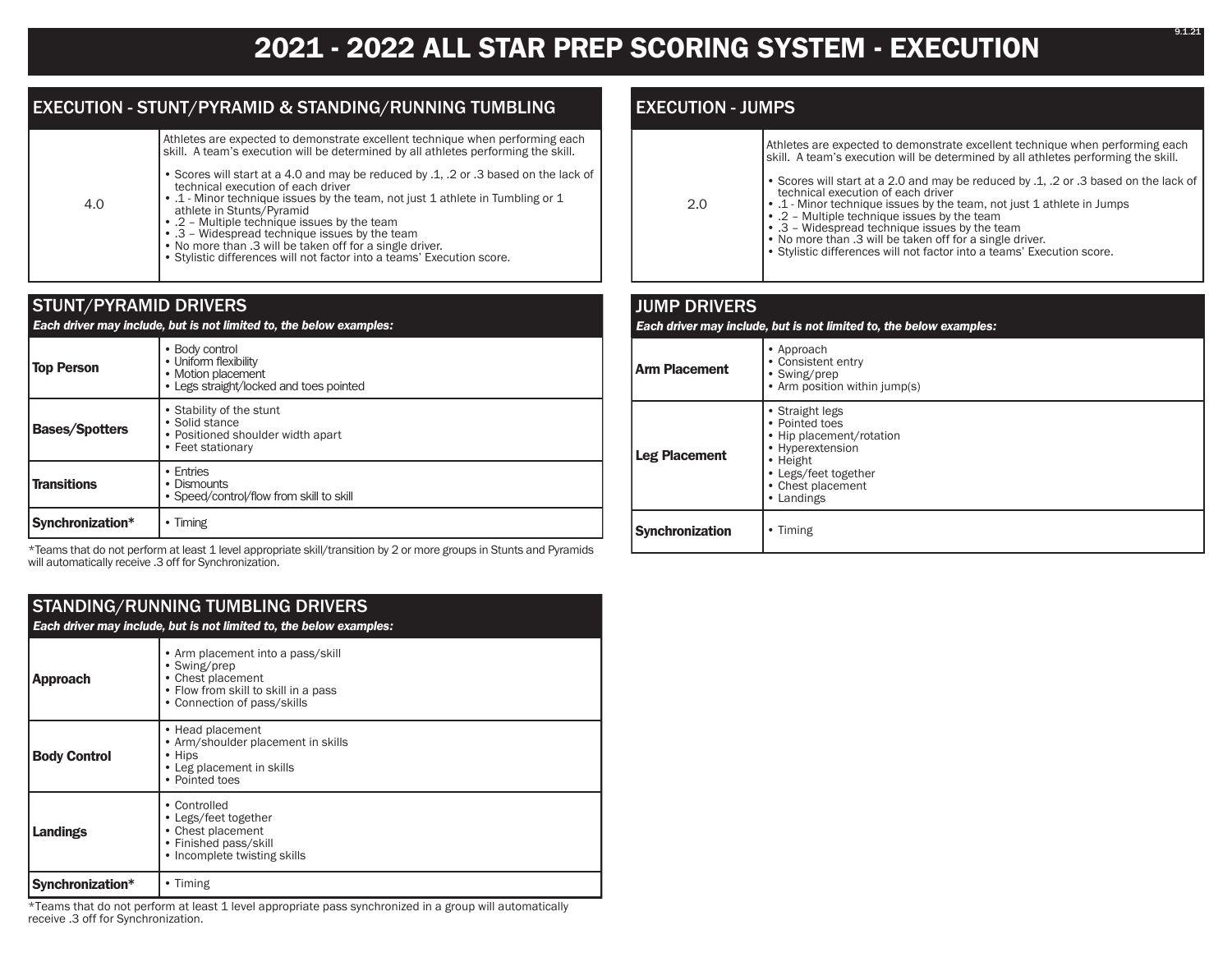### **2021 - 2022 ALL STAR PREP SCORING SYSTEM - STUNTS**

#### **LEVEL 1**

|                                                                                | <b>INVERSION STYLE</b>      | <b>RELEASE STYLE</b>                                                                                                                                                                       | <b>TWISTING</b>                                                                                                        | <b>DISMOUNT STYLE</b>            | <b>OTHER STUNTS</b>                                                                                                                                                                                                                                                                                                                                                                                                                                                                                |
|--------------------------------------------------------------------------------|-----------------------------|--------------------------------------------------------------------------------------------------------------------------------------------------------------------------------------------|------------------------------------------------------------------------------------------------------------------------|----------------------------------|----------------------------------------------------------------------------------------------------------------------------------------------------------------------------------------------------------------------------------------------------------------------------------------------------------------------------------------------------------------------------------------------------------------------------------------------------------------------------------------------------|
| <b>LEVEL</b><br><b>APPROPRIATE</b><br><b>ELITE LEVEL</b><br><b>APPROPRIATE</b> | • INVERSION TO GROUND LEVEL | • SWITCH UP TO LIB BELOW PREP LEVEL<br>• SWITCH UP TO BODY POSITION BELOW PREP<br>LEVEL<br>• TIC TOC BELOW PREP LEVEL (LIB TO LIB)<br>• TIC TOC BELOW PREP LEVEL (LIB TO BODY<br>POSITION) | • % TWISTING TRANSITION TO BELOW PREP LEVEL<br>• 1/4 DOWN TO GROUND LEVEL<br>• 1/4 TWISTING TRANSITION FROM PREP LEVEL | · STEP DOWN<br>• STRAIGHT CRADLE | • BACK STAND<br>• PREP LEVEL SHOW & GO<br>• STRADDLE SIT<br>• FLAT BACK<br>• EXTENDED STRADDLE SIT<br>• BELOW PREP LEVEL 1 LEG STUNT<br>• EXTENDED FLAT BACK<br>• PREP LEVEL 1 LEG STUNT WITH BRACER<br>• PREP LEVEL TO PRONE<br>• 1 LEG STUNT BELOW PREP LEVEL<br>• SHOULDER SIT<br>$\cdot$ CHAIR<br>• SHOULDER STAND<br>• COMBINATION OF TWO OR MORE LEVEL APPROPRIATE<br>SKILLS PERFORMED SIMULTANEOUSLY<br>• TRANSITION FROM BELOW PREP LEVEL TO PREP<br>LEVEL BODY POSITION STUNT WITH BRACER |
|                                                                                |                             | • TIC TOC BELOW PREP LEVEL (BODY POSITION TO<br><b>BODY POSITION)</b><br>• PREP LEVEL TIC TOC (BODY POSITION TO BODY<br><b>POSITION) WITH BRACER</b>                                       | • 1/4 TWISTING TRANSITION TO PREP                                                                                      |                                  | • % TWISTING TRANSITION TO PREP LEVEL 1 LEG<br><b>STUNT WITH BRACER</b>                                                                                                                                                                                                                                                                                                                                                                                                                            |
|                                                                                | LEVEL 2                     |                                                                                                                                                                                            |                                                                                                                        |                                  |                                                                                                                                                                                                                                                                                                                                                                                                                                                                                                    |

|                                          | <b>INVERSION STYLE</b>                                                                                                                          | <b>RELEASE STYLE</b>                                               | <b>TWISTING</b>                                                                                                                                                                                                                                            | <b>DISMOUNT STYLE</b>                                                                                                                              | <b>OTHER STUNTS</b>                                                                                                                                                                                                                         |
|------------------------------------------|-------------------------------------------------------------------------------------------------------------------------------------------------|--------------------------------------------------------------------|------------------------------------------------------------------------------------------------------------------------------------------------------------------------------------------------------------------------------------------------------------|----------------------------------------------------------------------------------------------------------------------------------------------------|---------------------------------------------------------------------------------------------------------------------------------------------------------------------------------------------------------------------------------------------|
| LEVEL<br><b>APPROPRIATE</b>              | • INVERSION FROM GROUND LEVEL TO BELOW<br>PREP LEVEL<br>• INVERSION FROM GROUND LEVEL TO PREP LEVEL • TIC TOC PREP LEVEL (LIB TO BODY POSITION) | • SWITCH UP TO LIB PREP LEVEL<br>• TIC TOC PREP LEVEL (LIB TO LIB) | • % TWISTING TRANSITION TO BELOW PREP LEVEL<br>1/2 TWISTING TRANSITION TO PREP LEVEL<br>1/4 TWISTING TRANSITION TO PREP LEVEL 1 LEG<br><b>STUNT</b><br>• ½ TWISTING TRANSITION TO PREP LEVEL BODY<br>POSITION<br>• % TWISTING TRANSITION TO EXTENDED STUNT | • STRAIGHT CRADLE FROM EXTENSION<br>• STRAIGHT CRADLE FROM PREP LEVEL BODY<br>POSITION<br>• 1/4 TWISTING DISMOUNT FROM PREP OR<br><b>EXTENSION</b> | • PREP LEVEL 1 LEG STUNT<br>• EXTENSION<br>• BARREL ROLL<br>• LEAP FROG VARIATIONS<br>$\cdot$ % TWIST TO PRONE<br>• WALK IN PREP LEVEL PRESS EXTENSION<br>• COMBINATION OF TWO OR MORE LEVEL APPROPRIATE<br>SKILLS PERFORMED SIMULTANEOUSLY |
| <b>ELITE LEVEL</b><br><b>APPROPRIATE</b> | • INVERSION FROM GROUND LEVEL TO EXTENDED<br><b>STUNT</b>                                                                                       | . TIC TOC PREP LEVEL (BODY POSITION TO BODY<br>POSITION)           | • % TWISTING TRANSITION TO EXTENDED STUNT                                                                                                                                                                                                                  |                                                                                                                                                    | • % TWISTING INVERSION TO EXTENDED STUNT<br>• % TWISTING TIC TOC TO PREP LEVEL 1 LEG STUNT<br>• % TWISTING INVERSION TO PREP LEVEL 1 LEG<br><b>STUNT</b>                                                                                    |

#### **LEVEL 3**

|                                          | <b>INVERSION STYLE</b>                                                                                   | <b>RELEASE STYLE</b>                                                                                                                                                                                                                                          | <b>TWISTING</b>                                                                                                                                                                                                                                                             | <b>DISMOUNT STYLE</b>                                                                                                                                                         | <b>OTHER STUNTS</b>                                                                                                                                                                                                                                                                                                                                                                       |
|------------------------------------------|----------------------------------------------------------------------------------------------------------|---------------------------------------------------------------------------------------------------------------------------------------------------------------------------------------------------------------------------------------------------------------|-----------------------------------------------------------------------------------------------------------------------------------------------------------------------------------------------------------------------------------------------------------------------------|-------------------------------------------------------------------------------------------------------------------------------------------------------------------------------|-------------------------------------------------------------------------------------------------------------------------------------------------------------------------------------------------------------------------------------------------------------------------------------------------------------------------------------------------------------------------------------------|
| <b>LEVEL</b><br><b>APPROPRIATE</b>       | • INVERTED BELOW PREP LEVEL<br>• INVERTED AT PREP LEVEL<br>• DOWNWARD INVERSION FROM BELOW PREP<br>LEVEL | • RELEASE TO PREP LEVEL OR BELOW<br>• SWITCH UP TO PREP LEVEL LIB<br>• BALL UP. STRADDLE UP AND/OR RELEASE TO<br>PREP LEVEL LIB<br>• TIC TOC BELOW PREP LEVEL TO BELOW PREP<br>LEVEL (LIB TO LIB)<br>• TIC TOC BELOW PREP LEVEL TO PREP LEVEL (LIB<br>TO LIB) | • FULL UP BELOW PREP LEVEL<br>• FULL UP PREP LEVEL STUNT<br>• 1/4 TWISTING TRANSITION TO EXTENDED 1 LEG<br><b>STUNT</b><br>• FULL UP TO PREP LEVEL 1 LEG STUNT<br>• PREP LEVEL FULL TWISTING TRANSITION TO PREP • SINGLE SKILL CRADLE FROM 2 LEG STUNT<br>LEVEL 1 LEG STUNT | • STRAIGHT CRADLE FROM EXTENDED 1 LEG<br><b>STUNT</b><br>• FULL DOWN FROM PREP<br>• 1/4 TWISTING DISMOUNT FROM EXTENDED 1 LEG<br>• FULL DOWN FROM EXTENSION<br>(NON-TWISTING) | • FULL TWIST TO PRONE FROM PREP LEVEL<br>• EXTENDED 1 LEG STUNT<br>• SUSPENDED FRONT FLIP<br>• SPECIALTY SUSPENDED FRONT FLIP (NON-TWISTING)<br>• SUSPENDED TWISTING FRONT FLIP<br>• TOSS HANDS<br>• SINGLE BASED 1 LEG EXTENDED STUNTS<br>• TOSS HANDS PAUSE PRESS EXTENSION<br>• WALK IN EXTENSION<br>• COMBINATION OF TWO OR MORE LEVEL APPROPRIATE<br>SKILLS PERFORMED SIMULTANEOUSLY |
| <b>ELITE LEVEL</b><br><b>APPROPRIATE</b> | • INVERSION TO EXTENDED 1 LEG STUNT                                                                      | • TIC TOC PREP LEVEL LIB TO EXTENDED BODY<br>POSITION<br>• BALL UP OR STRADDLE UP TO PREP LEVEL BODY<br>POSITION<br>• SWITCH UP TO PREP LEVEL BODY POSITION<br>• RELEASE TO PREP LEVEL BODY POSITION                                                          | • FULL UP TO PREP LEVEL BODY POSITION<br>• ½ TWISTING TRANSITION TO EXTENDED 1 LEG<br><b>STUNT</b><br>• PREP LEVEL FULL TWISTING TRANSITION TO PREP<br><b>LEVEL BODY POSITION</b>                                                                                           |                                                                                                                                                                               | • % TWISTING INVERSION TO EXTENDED 1 LEG<br><b>STUNT</b><br>• FULL TWISTING TIC TOC AT PREP LEVEL (LIB TO<br>BODY POSITION)                                                                                                                                                                                                                                                               |